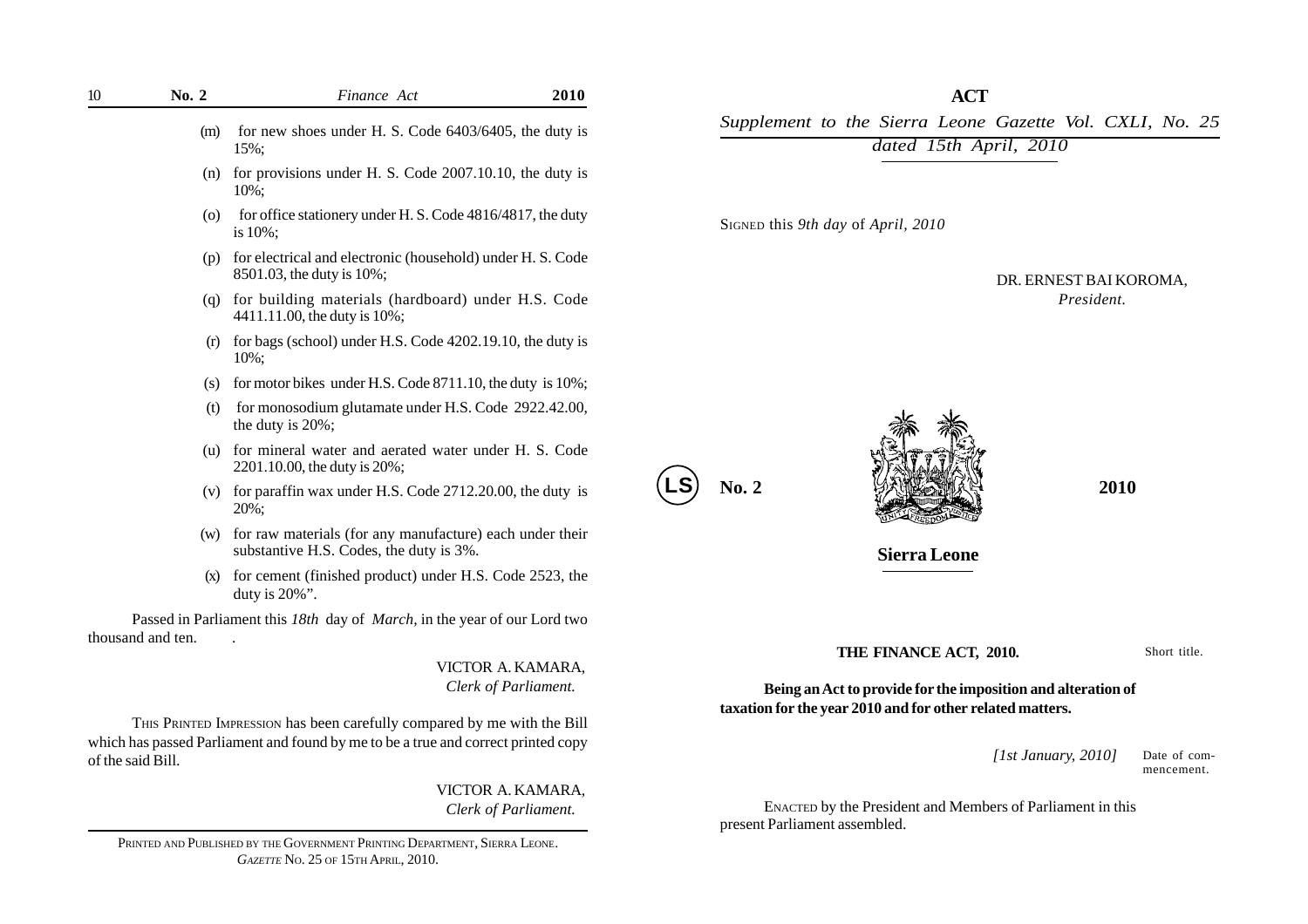| 2                                      | No. 2                                                                                                                                                                                                                                                                                                             | Finance Act                                                                                                                                                 | <b>2010</b>                                                                                                                                           | No. $2$                                                                                                                                                              | Finance Act                                                                                                                                                                                                  | 2010 |  |  |
|----------------------------------------|-------------------------------------------------------------------------------------------------------------------------------------------------------------------------------------------------------------------------------------------------------------------------------------------------------------------|-------------------------------------------------------------------------------------------------------------------------------------------------------------|-------------------------------------------------------------------------------------------------------------------------------------------------------|----------------------------------------------------------------------------------------------------------------------------------------------------------------------|--------------------------------------------------------------------------------------------------------------------------------------------------------------------------------------------------------------|------|--|--|
| Commence-<br>ment.                     | 1. Unless otherwise provided, this Act shall be deemed to<br>have come into operation on 1st January, 2010.                                                                                                                                                                                                       |                                                                                                                                                             |                                                                                                                                                       | "(c) relief from income tax-<br>(i) for a period not exceeding five years;                                                                                           |                                                                                                                                                                                                              |      |  |  |
| Amendment<br>of Cap. 271.              | 2. The Customs Act is amended by the insertion immediately<br>after section 238 thereof of the following:-                                                                                                                                                                                                        |                                                                                                                                                             |                                                                                                                                                       | and<br>(ii) in value, not exceeding, during the tax                                                                                                                  |                                                                                                                                                                                                              |      |  |  |
|                                        | "Revenue<br>238A(1) As from 1st April, 2010, there shall be placed<br>stamps<br>on every tobacco product and every alcoholic<br>for tobacco<br>beverage imported into or manufactured in Sierra<br>and alcohol<br>Leone a revenue stamp issued by the National<br>products<br>Revenue Authority for that purpose. |                                                                                                                                                             |                                                                                                                                                       | holiday period, one hundred and fifty<br>percent of the original capital in-<br>vested;";<br>(iii) by renumbering the section as<br>subsection (1) and inserting the |                                                                                                                                                                                                              |      |  |  |
|                                        | (2) Any person who contravenes this section commits an<br>offence and shall be liable on conviction to a fine not exceeding<br>Le100,000 or ten times the value of the stamps required for the<br>purposes of subsection (1), whichever is the higher".                                                           |                                                                                                                                                             |                                                                                                                                                       |                                                                                                                                                                      | following as subsection $(2)$ :-<br>" $(2)$ In paragraph (c) of subsection (1), the expression<br>"original capital invested" means, for the purposes<br>of taxation, both the equity and non-equity capital |      |  |  |
| Amendment<br>of Act No. 16<br>of 1972. | 3. The Pay-roll Tax Act, 1972 is amended-                                                                                                                                                                                                                                                                         |                                                                                                                                                             |                                                                                                                                                       |                                                                                                                                                                      | initially utilized in setting up the business".                                                                                                                                                              |      |  |  |
|                                        |                                                                                                                                                                                                                                                                                                                   | (a) in section 18 thereof, by the repeal and<br>replacement of the words "two hundred<br>leones" appearing therein, by the words "two<br>million leones";   |                                                                                                                                                       |                                                                                                                                                                      | (iv) in subsection $(1)$ , by the insertion<br>immediately after the words "amenity"<br>of the following:-<br>"with a minimum number of rooms for                                                            |      |  |  |
|                                        |                                                                                                                                                                                                                                                                                                                   | (b) in section 19 thereof, by the repeal and<br>replacement of the words "one thousand<br>leones" appearing therein, by the words "five<br>million leones". |                                                                                                                                                       |                                                                                                                                                                      | hotels established in the Western Area<br>of 50 rooms and 10 rooms for the rest of<br>the country".                                                                                                          |      |  |  |
|                                        | (c)                                                                                                                                                                                                                                                                                                               |                                                                                                                                                             | in section 20 thereof, by the repeal and<br>replacement of the words "one hundred<br>leones" appearing therein, by the words "two<br>million leones". |                                                                                                                                                                      | (b) by the repeal and replacement of section 31<br>by the following:-                                                                                                                                        |      |  |  |
|                                        |                                                                                                                                                                                                                                                                                                                   |                                                                                                                                                             |                                                                                                                                                       | "Capital<br>allowances                                                                                                                                               | 31. Capital allowances on any asset utilized in the<br>development of tourism shall be deducted from the                                                                                                     |      |  |  |
| Amendment<br>of Act No. 7<br>of 1988.  | 4. The Forestry Act, 1988 is amened in section 25A by the<br>substitution for the words "US\$1500" appearing at the end thereof,<br>of the words "US\$10,000."                                                                                                                                                    |                                                                                                                                                             |                                                                                                                                                       |                                                                                                                                                                      | profits or other income before tax in accordance with<br>the provisions of the Seventh Schedule to the<br>Income Tax Act, 2000:                                                                              |      |  |  |
|                                        |                                                                                                                                                                                                                                                                                                                   |                                                                                                                                                             |                                                                                                                                                       |                                                                                                                                                                      | Provided that an investment allowance of sixteen percentum                                                                                                                                                   |      |  |  |
| Amendment<br>of Act No. 11<br>of 1990. |                                                                                                                                                                                                                                                                                                                   | 5. The Development of Tourism Act, 1990, is amended-<br>(a) in section 30 thereof $-$                                                                       |                                                                                                                                                       |                                                                                                                                                                      | of the costs may be granted but such investment allowance shall not<br>be deductable in ascertaining the residue of the expenditure for the<br>purpose of a balancing allowance or balancing charge."        |      |  |  |
|                                        |                                                                                                                                                                                                                                                                                                                   | (i) by the repeal of paragraph $(b)$ ;                                                                                                                      |                                                                                                                                                       |                                                                                                                                                                      |                                                                                                                                                                                                              |      |  |  |
|                                        |                                                                                                                                                                                                                                                                                                                   | (ii) by the repeal and replacement of<br>paragraph (c) by the following:-                                                                                   |                                                                                                                                                       |                                                                                                                                                                      | (c) in section 32 thereof, by the substitution for<br>the words "Part VI of the Income Tax Act" of<br>the words "Part IV of the Income Tax Act,<br>$2000$ ":                                                 |      |  |  |

- (i) for a period not exceeding five years; and
- (ii) in value, not exceeding, during the tax holiday period,one hundred and fifty percent of the original capital invested:":
- (iii) by renumbering the section as subsection (1) and inserting the following as subsection  $(2)$ :-

- (b) by the repeal and replacement of section 31 by the following:–
- 31. Capital allowances on any asset utilized in the development of tourism shall be deducted from the profits or other income before tax in accordance with the provisions of the Seventh Schedule to the Income Tax Act, 2000: "Capital allowances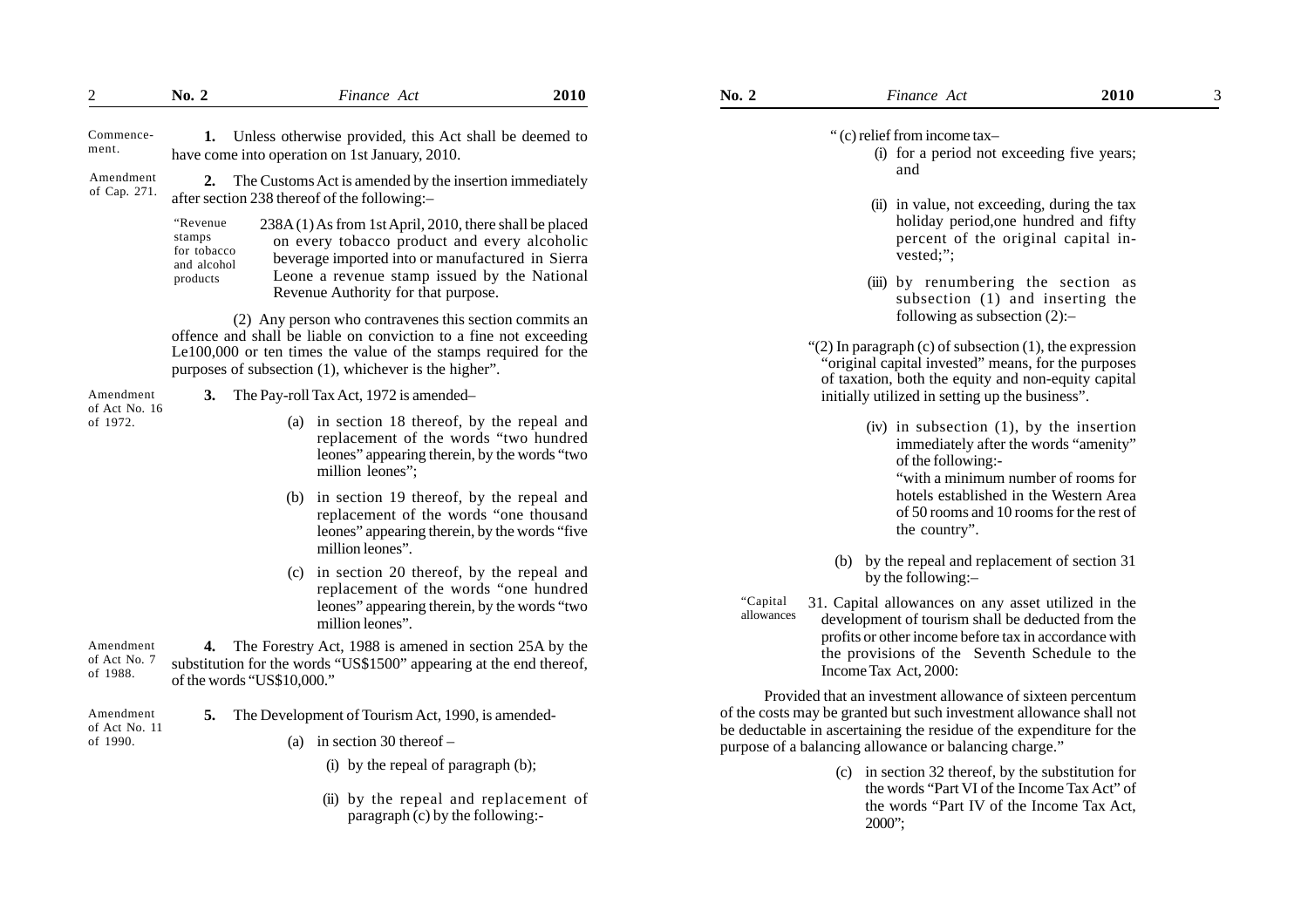| 4                                     | $\bf{No.}$ 2                                                                                                                                                                                                                           | Finance Act                                                                                                                                                                                                                                                                                                                                                                                                                                                                        | <b>2010</b>                                                                      | No. 2                                                                                                                                                                                                                                                                                                                                                                                                                                                                                |                                                                                                                                                                                                                                           | Finance Act                                                                                                                                | 2010 |
|---------------------------------------|----------------------------------------------------------------------------------------------------------------------------------------------------------------------------------------------------------------------------------------|------------------------------------------------------------------------------------------------------------------------------------------------------------------------------------------------------------------------------------------------------------------------------------------------------------------------------------------------------------------------------------------------------------------------------------------------------------------------------------|----------------------------------------------------------------------------------|--------------------------------------------------------------------------------------------------------------------------------------------------------------------------------------------------------------------------------------------------------------------------------------------------------------------------------------------------------------------------------------------------------------------------------------------------------------------------------------|-------------------------------------------------------------------------------------------------------------------------------------------------------------------------------------------------------------------------------------------|--------------------------------------------------------------------------------------------------------------------------------------------|------|
|                                       |                                                                                                                                                                                                                                        | in section 34 thereof, by the deletion of the<br>(d)<br>word "easily" appearing in subsections (1)                                                                                                                                                                                                                                                                                                                                                                                 |                                                                                  | in subsection $(2)$ of section 32 thereof-<br>$\left( \mathrm{c} \right)$<br>(i) by inserting immediately after paragraph                                                                                                                                                                                                                                                                                                                                                            |                                                                                                                                                                                                                                           |                                                                                                                                            |      |
| Amendment<br>of Act No. 8<br>of 2000. | "Application<br>of Act No. 16<br>of 1972.                                                                                                                                                                                              | and (2) thereof;<br>(e) by the repeal and replacement of section 35<br>thereof by the following:-<br>35. Tax relief for the employment of expatriate staff for<br>the purposes of tourism development may be<br>obtained under the Pay-roll Tax Act, 1972".<br><b>6.</b> The Income Tax Act, 2000 is amended-<br>(a) in section 21 thereof, by the substitution for<br>the word "1994" of "2009";<br>in section 31 thereof-<br>(b)<br>(i) by the insertion immediately after "oil- |                                                                                  | (a) thereof, the following new<br>paragraph:-<br>"(aa) cash and capital items, at their fair market values<br>as determined by the Commissioner-General, given<br>or donated by the taxpayer in the course of<br>generating chargeable income or in deriving sales or<br>promoting the activities of the business to the extent<br>of 50% of the market value or values so<br>determined;";<br>(ii) by the repeal of paragraph (b);<br>(iii) by the substitution of a semi-colon for |                                                                                                                                                                                                                                           |                                                                                                                                            |      |
|                                       |                                                                                                                                                                                                                                        | palm" appearing in paragraphs (f) and<br>(g) thereof, of the words "poultry,<br>livestock and ruminants".                                                                                                                                                                                                                                                                                                                                                                          |                                                                                  |                                                                                                                                                                                                                                                                                                                                                                                                                                                                                      |                                                                                                                                                                                                                                           | the full-stop at the end thereof and<br>inserting the following as paragraph<br>$(d)$ :-                                                   |      |
|                                       | $\epsilon$                                                                                                                                                                                                                             | (ii) by renumbering the section as sub-<br>section (1) and inserting the following<br>as subsection 2:-<br>$(2)$ The exemption in paragraphs $(f)$ and $(g)$ of                                                                                                                                                                                                                                                                                                                    |                                                                                  |                                                                                                                                                                                                                                                                                                                                                                                                                                                                                      |                                                                                                                                                                                                                                           | "(d) at the rate of one hundred and twenty<br>five percent-<br>(i) any expenses on training of staff in an<br>approved training programme; |      |
|                                       | subsection $(1)$ shall apply-<br>(a) in the case of a foreign investor-<br>(i) if he intends to irrigate, at least, 500<br>hectares of agricultural land or to<br>cultivate, at least 2,500 hectares of such<br>land not irrigated; or |                                                                                                                                                                                                                                                                                                                                                                                                                                                                                    |                                                                                  |                                                                                                                                                                                                                                                                                                                                                                                                                                                                                      | (ii) any expenses on social services such<br>as building of schools and hospitals and<br>any investments outside the scope of<br>the original investment that would also<br>be available to the general public for use<br>free of charge; |                                                                                                                                            |      |
|                                       | (ii) if he intends to invest at least US\$ 1<br>million in livestock production or<br>processing; and                                                                                                                                  |                                                                                                                                                                                                                                                                                                                                                                                                                                                                                    |                                                                                  |                                                                                                                                                                                                                                                                                                                                                                                                                                                                                      |                                                                                                                                                                                                                                           | (iii) expenses which are aimed at promoting<br>exports and the supply of goods<br>overseas;                                                |      |
|                                       | in the case of a national-<br>(b)<br>(i) if he intends to irrigate, at least, 100<br>hectares of agricultural land or to<br>cultivate, at least, 500 hectares of such<br>land irrigated or<br>processing.                              |                                                                                                                                                                                                                                                                                                                                                                                                                                                                                    |                                                                                  |                                                                                                                                                                                                                                                                                                                                                                                                                                                                                      | (iv) freight charges from the quay to a<br>factory or processing site not located<br>within Freetown;                                                                                                                                     |                                                                                                                                            |      |
|                                       |                                                                                                                                                                                                                                        |                                                                                                                                                                                                                                                                                                                                                                                                                                                                                    | (ii) if he intends to invest, at least<br>US\$500,000 in livestock production or |                                                                                                                                                                                                                                                                                                                                                                                                                                                                                      |                                                                                                                                                                                                                                           | (v) expenditure incurred promoting an<br>export quality standard Sierra Leonean<br>owned product".                                         |      |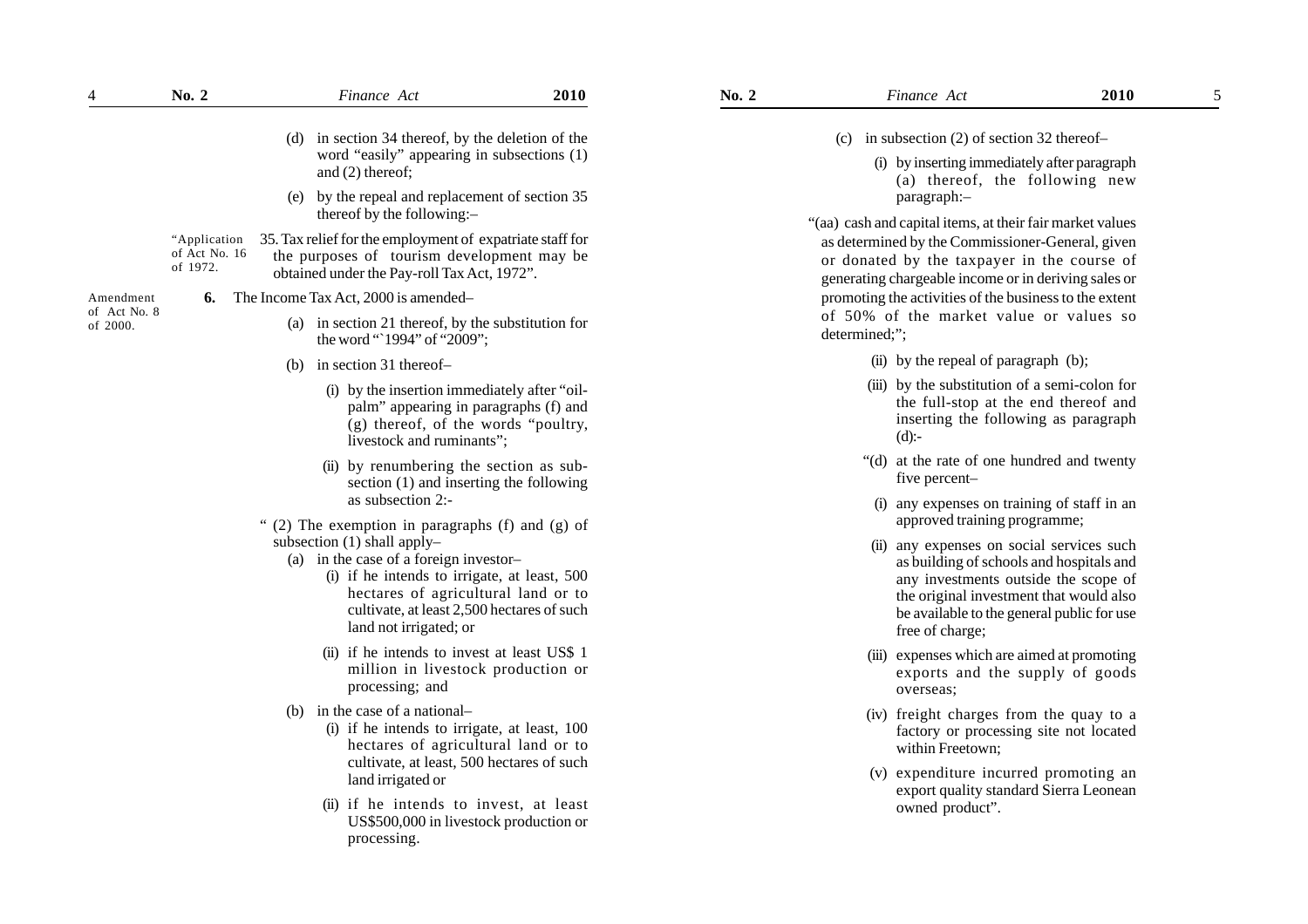| 6 | No. 2                                   | Finance Act                                                                                                                                                                                                                                                                                                                       | 2010                                                                                 | No. 2                                                                                                                                | Finance Act                                                                                                                                                                                                                                  | 2010 |  |
|---|-----------------------------------------|-----------------------------------------------------------------------------------------------------------------------------------------------------------------------------------------------------------------------------------------------------------------------------------------------------------------------------------|--------------------------------------------------------------------------------------|--------------------------------------------------------------------------------------------------------------------------------------|----------------------------------------------------------------------------------------------------------------------------------------------------------------------------------------------------------------------------------------------|------|--|
|   |                                         | (d) in section 37 thereof, by the insertion<br>immediately after the world "deduction"<br>appearing in subsection (1) thereof, of the<br>words "of 125%";<br>in section 95 thereof, by the substitution for<br>(e)                                                                                                                |                                                                                      |                                                                                                                                      | addition to any penalty otherwise provided, shall be<br>liable, on conviction, to a fine not exceeding the<br>amount specified in paragraph 12 of the Ninth<br>Schedule or to a term of imprisonment not exceeding<br>five years, or both.". |      |  |
|   |                                         | the word "taxpayers", wherever it occurs in<br>subsection (1), of the word "persons";                                                                                                                                                                                                                                             |                                                                                      | (ii) in paragraph 12 of the Ninth Schedule,<br>for the fine of "Le1,000,000" specified<br>in relation to section 154, substitute the |                                                                                                                                                                                                                                              |      |  |
|   |                                         | by the insertion of the following new section:-<br>(f)                                                                                                                                                                                                                                                                            |                                                                                      | fine of "Le10,000,000."                                                                                                              |                                                                                                                                                                                                                                              |      |  |
|   | ssioner-                                | " Commi- 30A (1) Where a withholding agent-                                                                                                                                                                                                                                                                                       |                                                                                      |                                                                                                                                      | (h) in the Sixth Schedule-                                                                                                                                                                                                                   |      |  |
|   | General may<br>reassess tax<br>withheld | (a) fails to file the statement required by section<br>128;                                                                                                                                                                                                                                                                       |                                                                                      |                                                                                                                                      | (i) by the repeal and replacement of<br>paragraph 1 by the following:-                                                                                                                                                                       |      |  |
|   |                                         | fails to withhold tax as required by this Act;<br>(b)                                                                                                                                                                                                                                                                             |                                                                                      |                                                                                                                                      | "1. The rate of tax applicable to companies under<br>section 21 for the year of assessment commencing<br>after 1st January, 2010 shall be thirty percent, subject                                                                            |      |  |
|   |                                         | fails to pay to the Commissioner-General any<br>(c)<br>tax that has been withheld; or                                                                                                                                                                                                                                             |                                                                                      |                                                                                                                                      |                                                                                                                                                                                                                                              |      |  |
|   |                                         | has filed the statement required by section<br>(d)<br>128 and the Commissioner-General is of the<br>opinion that the information provided in the                                                                                                                                                                                  |                                                                                      | to any additional tax on profits agreed between the<br>Ministry resposible for mineral resources and the<br>company concerned";      |                                                                                                                                                                                                                                              |      |  |
|   |                                         | withheld,                                                                                                                                                                                                                                                                                                                         | statement does not correctly disclose the<br>amount of the tax that should have been |                                                                                                                                      | (ii) in paragraph 3 (a), for "residents"<br>substitute "affiliates";                                                                                                                                                                         |      |  |
|   | accordingly.                            | the Commissioner-General may, according to his best judgment,<br>determine the amount of the tax payable and may make an assessment                                                                                                                                                                                               |                                                                                      |                                                                                                                                      | (iii) in paragraph 3 (b), for "non-residents"<br>substitute "non-affiliates" and for "15<br>per cent", substitute "5 percent";                                                                                                               |      |  |
|   |                                         | (2) A withholding agent may file with the Commissioner-<br>General an objection to any assessment made by the Commissioner-<br>General under subsection (1) and the provisions of Part XVII relating<br>to objections and appeals shall, with the necessary modifications,<br>apply to the determination of the objection filed". |                                                                                      |                                                                                                                                      | $(iv)$ in paragraph $3(h)$ , insert immediately<br>after the word "contractors" the words<br>"who are not party to a double taxation<br>avoidance agreement with the<br>Government of Sierra Leone"; and for                                 |      |  |
|   |                                         | (g) (i) by the repeal and replacement of section<br>154 by the following:-                                                                                                                                                                                                                                                        |                                                                                      |                                                                                                                                      | "10 percent" substitute "5 percent";                                                                                                                                                                                                         |      |  |
|   | "Tax                                    | 154 A person who willfully evades or defeats or                                                                                                                                                                                                                                                                                   |                                                                                      |                                                                                                                                      | (v) insert a new paragraph $3(j)$ as follows:-                                                                                                                                                                                               |      |  |

154. A person who willfully evades or defeats or attempts to evade or defeat tax imposed by this Act either by, among other things, physically or otherwise preventing the tax officer from access to tax information or the business premises of the taxpayer during normal working hours or the payment and collection of such tax, commits an offence and, in evasion.

- substitute "affiliates";
- (iii) in paragraph 3 (b), for "non-residents" substitute "non-affiliates" and for "15 per cent", substitute "5 percent";
- (iv) in paragraph 3(h), insert immediately after the word "contractors" the words "who are not party to a double taxation avoidance agreement with the Government of Sierra Leone"; and for "10 percent" substitute "*5* percent";
- (v) insert a new paragraph 3(j) as follows:-
- "3(j) on payments to non-resident contractors who are party to a double taxation avoidance agreement with the Government of Sierra Leone, 10 percent.".
	- (vi) paragraph 4 is deleted and replaced by the following:–